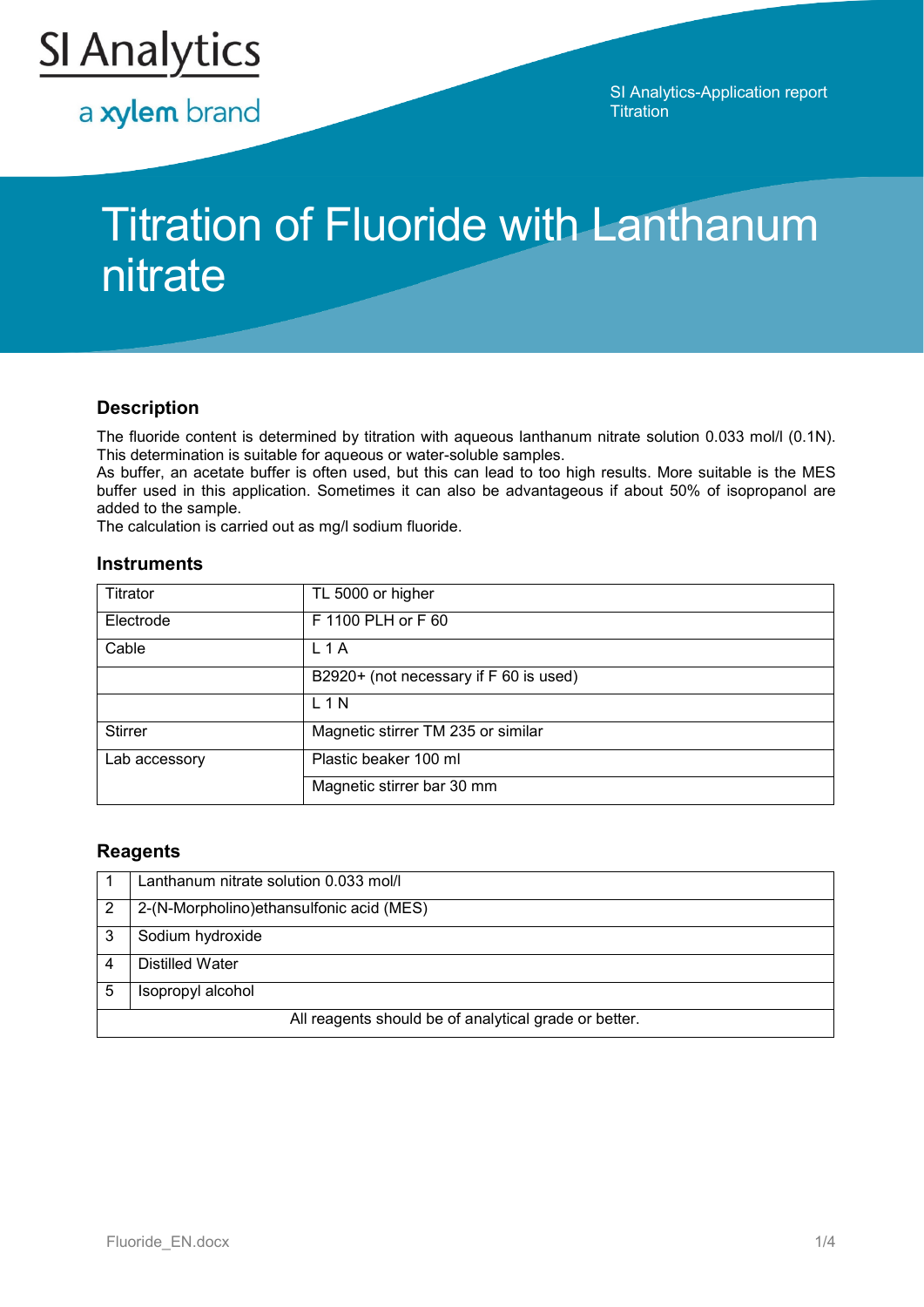## **Titration procedure**

## **Reagents**

 $La(NO<sub>3</sub>)<sub>3</sub>$  solution

14.3g of La(NO3)3 \* 6 H2O are weighed into a 1 liter volumetric flask and dissolved in dist. Water. After complete dissolution the solution is filled up to 1l with dist. water.

The titer determination can be carried out with sodium fluoride, the same titration parameters are used as in the sample titration.

MES buffer pH 5.5

97.6 g of 2-(N-Morpholino)ethansulfonic acid (MES) are weighed into a 1l volumetric flask and dissolved in about 900 ml dist. Water. After complete dissolution the pH value is adjusted to pH 5.5 with sodium hydroxide and filled up to 1 liter with dist. Water.

## **Cleaning of the electrode**

The electrodes are cleaned with distilled water. The F 1100 PLH is stored dry. For the storage of the B2920+ KCl solution 3 mol/l or electrolyte solution L 911 is suitable.

## **Sample preparation**

The sample is pipetted into a 100 ml plastic beaker and made up to about 60 ml with distilled water. 5 ml of the MES buffer solution are added. The pH value should be around pH 5.5, if necessary, more buffer solution must be added. The mixture is titrated with  $0.033$  mol/l La(NO<sub>3</sub>)<sub>3</sub> solution to an equivalence point. The consumption should be about 5 - 15 ml.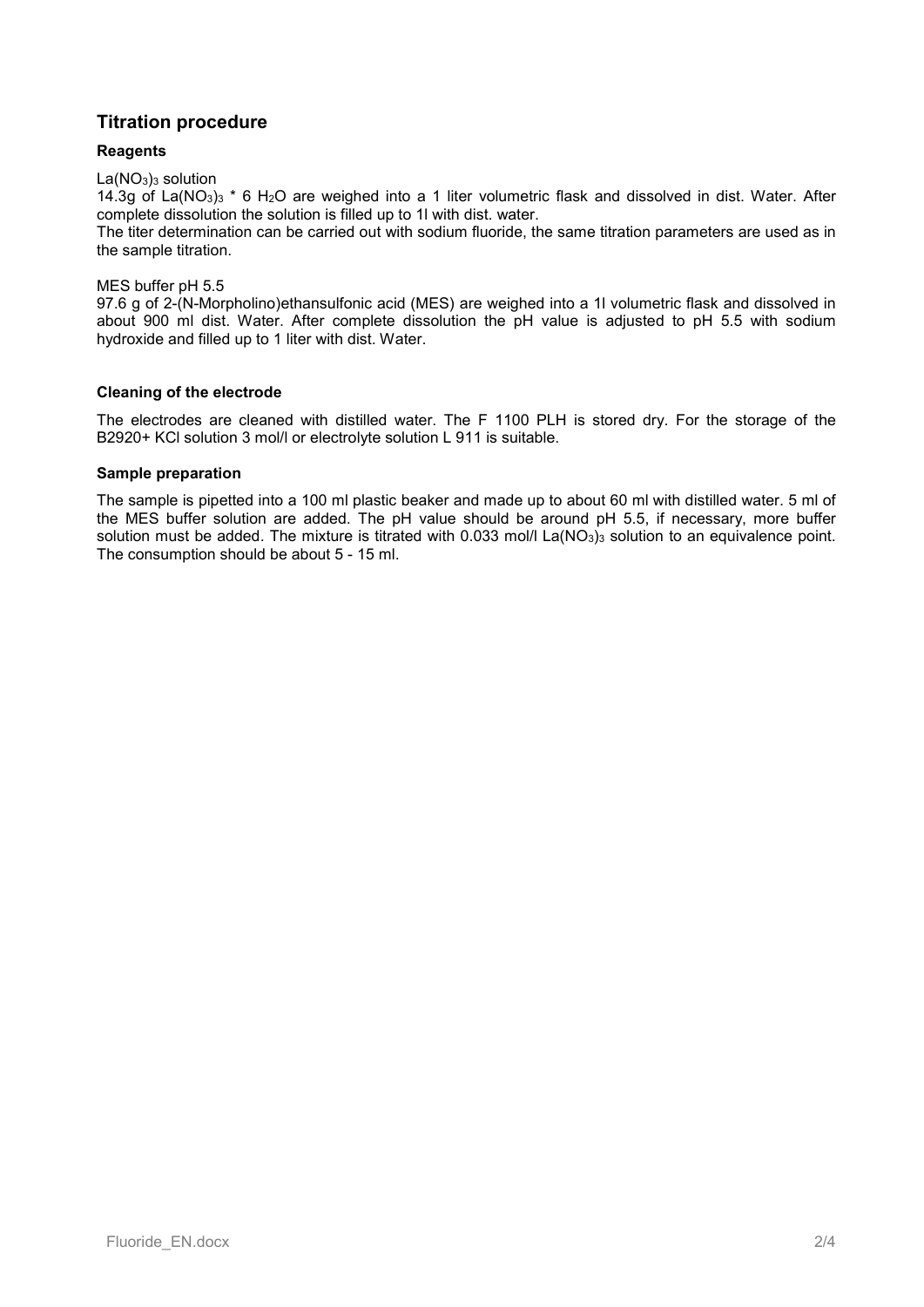## **Titration parameter**





| Default method          |                     |                            |                 |  |
|-------------------------|---------------------|----------------------------|-----------------|--|
| Method type             | Automatic titration |                            |                 |  |
| Modus                   | Dynamic             |                            |                 |  |
| Measured value          | mV                  |                            |                 |  |
| Measuring speed / drift | User defined        | Minimum holding time       | 5 <sub>s</sub>  |  |
|                         |                     | Maximum holding time       | 15 <sub>s</sub> |  |
|                         |                     | Measuring time             | 3s              |  |
|                         |                     | Drift                      | 3 mV/min        |  |
| Initial waiting time    | 0 <sub>s</sub>      |                            |                 |  |
| Dynamic                 | flat                | Max step size              | $0.5$ ml        |  |
|                         |                     | Slope max ml               | 10              |  |
|                         |                     | Min. step size             | $0.05$ ml       |  |
|                         |                     | Slope min. ml              | 50              |  |
| Damping                 | none                | <b>Titration direction</b> | increase        |  |
| Pretitration            | off                 | Delay time                 | 0 <sub>s</sub>  |  |
| End value               | off                 |                            |                 |  |
| EQ                      | On $(1)$            | Slope value                | 60              |  |
| Max. titration volume   | 20 ml               |                            |                 |  |
| Dosing speed            | 100%                | Filling speed              | 30 <sub>s</sub> |  |

For some samples it may happen that the titration curve is very flat and the titrator does not stop the titration at the EQ. In this case, the slope value for the EQ should be reduced.

For the titer determination of the  $La(NO<sub>3</sub>)<sub>3</sub>$  solution with sodium fluoride, the reference substance is treated the same way as the sample and titrated with the same settings.